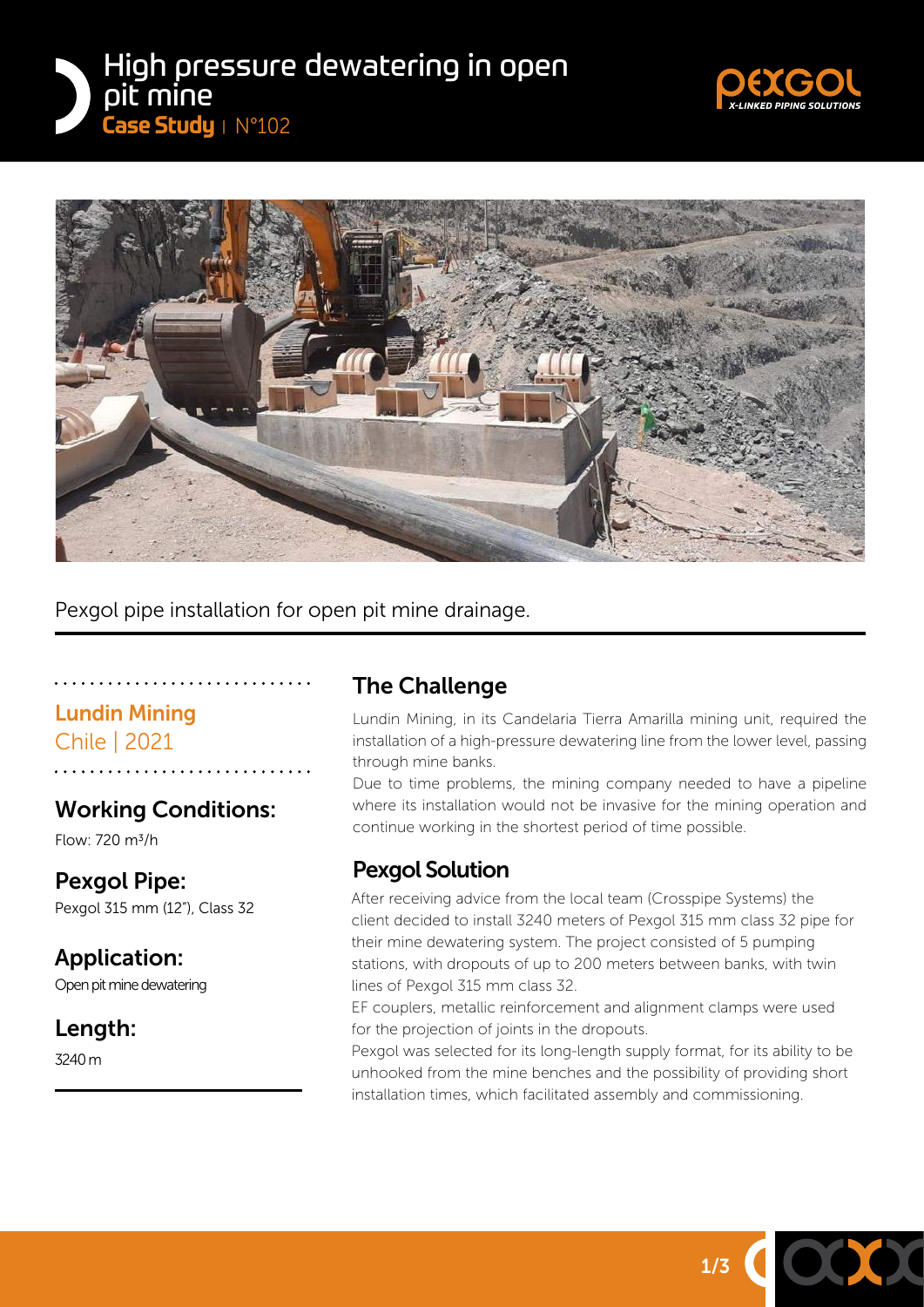



Pexgol pipe installation for open pit mine drainage.



2/3